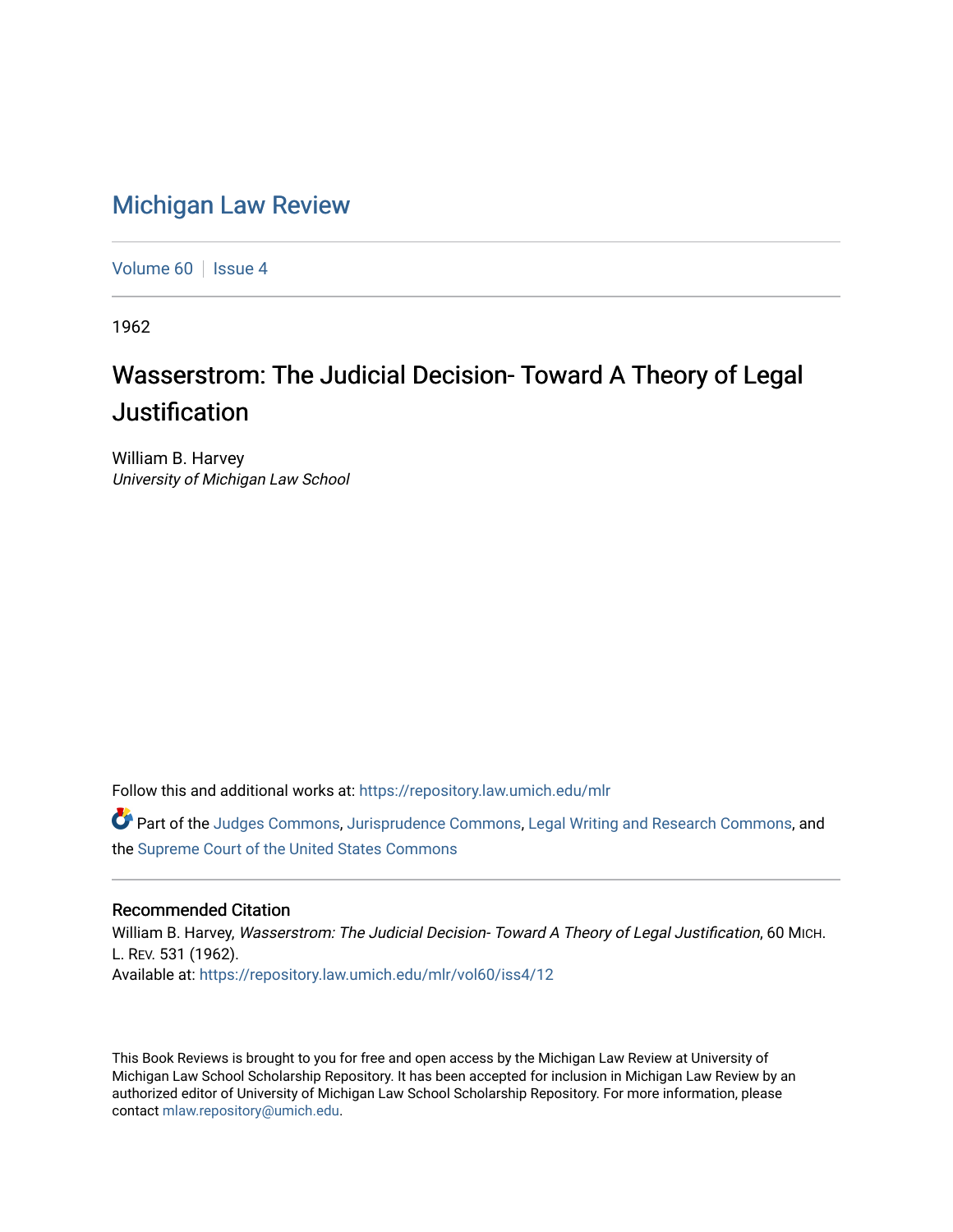#### **RECENT** BOOKS

**THE** JUDICIAL **DECISION-** TOWARD **A** THEORY **OF LEGAL** JUSTIFICATION. **By** *Richard A. Wasserstrom.* Stanford: Stanford University Press. 1961. **Pp.** 197. **\$5.**

The perennial concern over the processes of judicial decision seems again in full bloom. Wasserstrom's book follows close on the heels of Karl Llewellyn's great study of the common law appellate tradition. The current political debate over the role of the Supreme Court in constitutional interpretation mingles with the more narrowly professional discussion of judicial revisions of accepted common-law doctrines. A number of recent decisions highlight the current wave of judicial activism by employing the device of prospective overruling. Whether we now confront a "crisis in confidence" in our appellate courts, as Llewellyn believed, and if so, how deep and pervasive that crisis may be, I don't know. If such a crisis has arisen, I should think Wasserstrom's little book would contribute to our surviving it with a decent faith in the integrity and viability of our judicial institutions.<br>**.** As Wasserstrom's sub-title makes clear, his central theme is not how

courts in fact decide cases but how they ought to decide them. This statement requires clarification, however, to emphasize his useful distinction between the process of discovery, that is, the procedure by which a court reaches its conclusion, and the process of justification by which the conclusion is supported or justified. Wasserstrom does not purport to deal descriptively with either of these processes; rather he writes normatively. With becoming modesty he suggests that his study merely moves *toward* a theory of legal justification, adding: "If the work succeeds at all, it does so not because it presents any definitive theory of how all cases ought to be decided, but because it lays bare some of the implications of certain of the more obvious ways in which courts might go about deciding cases." (p. 8)

The author's normative orientation is clearly articulated in his assumption that the function of the legal system is essentially utilitarian, that is, "that a desirable legal system is one that succeeds in giving maximum effect to the needs, desires, interests, and aspirations of the members of the society of which it is a part." **(p. 10)** No defense of the assumption is made beyond the assertion that it is "the common view." The purpose of the study is to explore the relation to this general end of three possible procedures of legal justification-the procedure of precedent, the procedure of equity and what Wasserstrom calls the "two-level procedure."

As a prelude to his analysis of the procedure of precedent, Wasserstrom analyzes the various attacks that have been made on even the possibility of a deductive procedure in judicial decision making. Those writers who

**[531]**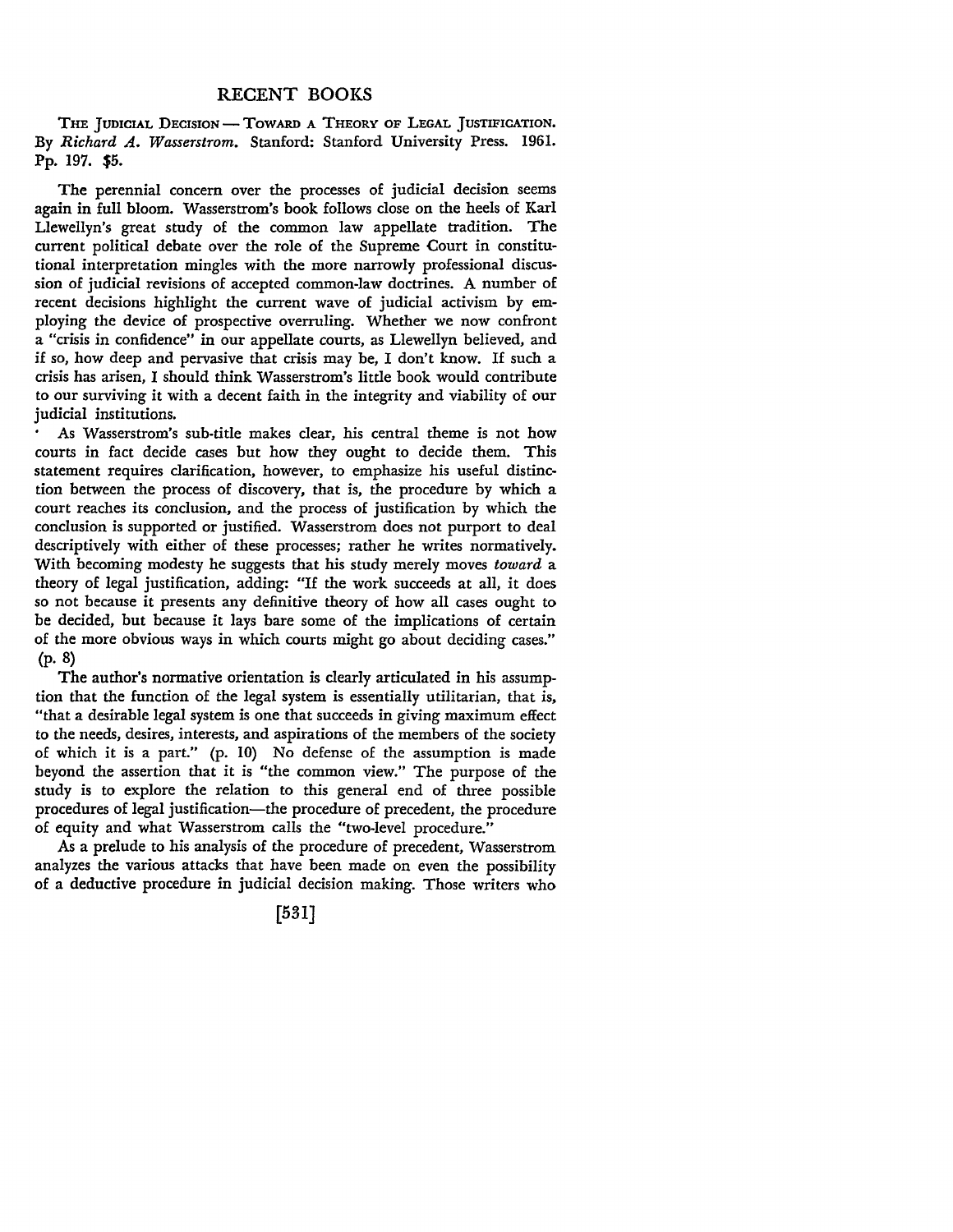have denied the descriptive accuracy and even the possibility of a deductive procedure and who have insisted that judicial decisions result from either the intuition, personality or emotions of the judge, he charges with the "irrationalist fallacy." This mistake proceeds from a recognition of the limited utility of formal logic to an assertion that courts cannot have used any rational or objective criteria of decision. In part this fallacy is attributable to a failure of legal philosophers to distinguish between procedures of discovery and procedures of justification. Wasserstrom's interest is in the latter and he firmly insists that a deductive procedure like that suggested by the typical judicial opinion is a feasible, though not necessarily desirable, mode of justification even if it does not delineate the route followed by the court in reaching or "discovering" its conclusion.

One of the most useful chapters analyzes some typical discussions of the doctrine of precedent. This analysis cannot be summarized here. It suffices to say that the frustrating indeterminateness at critical points of most of the discussion is brought out sharply. Most formulations of the doctrine appear to recognize that in certain instances the existence of a relevant rule drawn from precedent does not necessarily justify a decision in accordance with that rule. The discussion becomes ambiguous or vacuous at the point of identifying those cases requiring a departure from precedential rule. For purposes of his discussion, however, Wasserstrom accepts a formulation of the doctrine that avoids this difficulty by its absoluteness. Thus as he deals with the first of the "ideal procedures" of justification, the doctrine of precedent means that it is sufficient justification of any decision that it is consistent with a rule derived from precedent for that class of cases. The procedure of precedent, thus conceived, is then examined in the light of the usual justifications of certainty, the protection of reliance, equality and efficiency and each is found insufficient to support absolute adherence to precedent.

The procedure of equity may be offered as an alternative to reliance on precedent. Exactly what this procedure is remains unclear. It may range from the extreme theory of particularized justice, that finds conclusive justification for decision in an intuition of the deciding judge, to what Wasserstrom calls non-intuitive equity which demands that the judge consider "rationally" all the facts of the particular case and decide in the way that "best takes into account the interests of the litigants who are currently before the court." **(p.** 114) Implicit also in many discussions of non-intuitive equity is the suggestion that courts should be free to take into account relevant moral rules. Wasserstrom does not immediately pass judgment on the procedure of non-intuitive equity. Rather he raises certain questions as to the meaning of the procedure with a warning that the answers to those questions may indicate that non-intuitive equity is not an "equitable" procedure at all.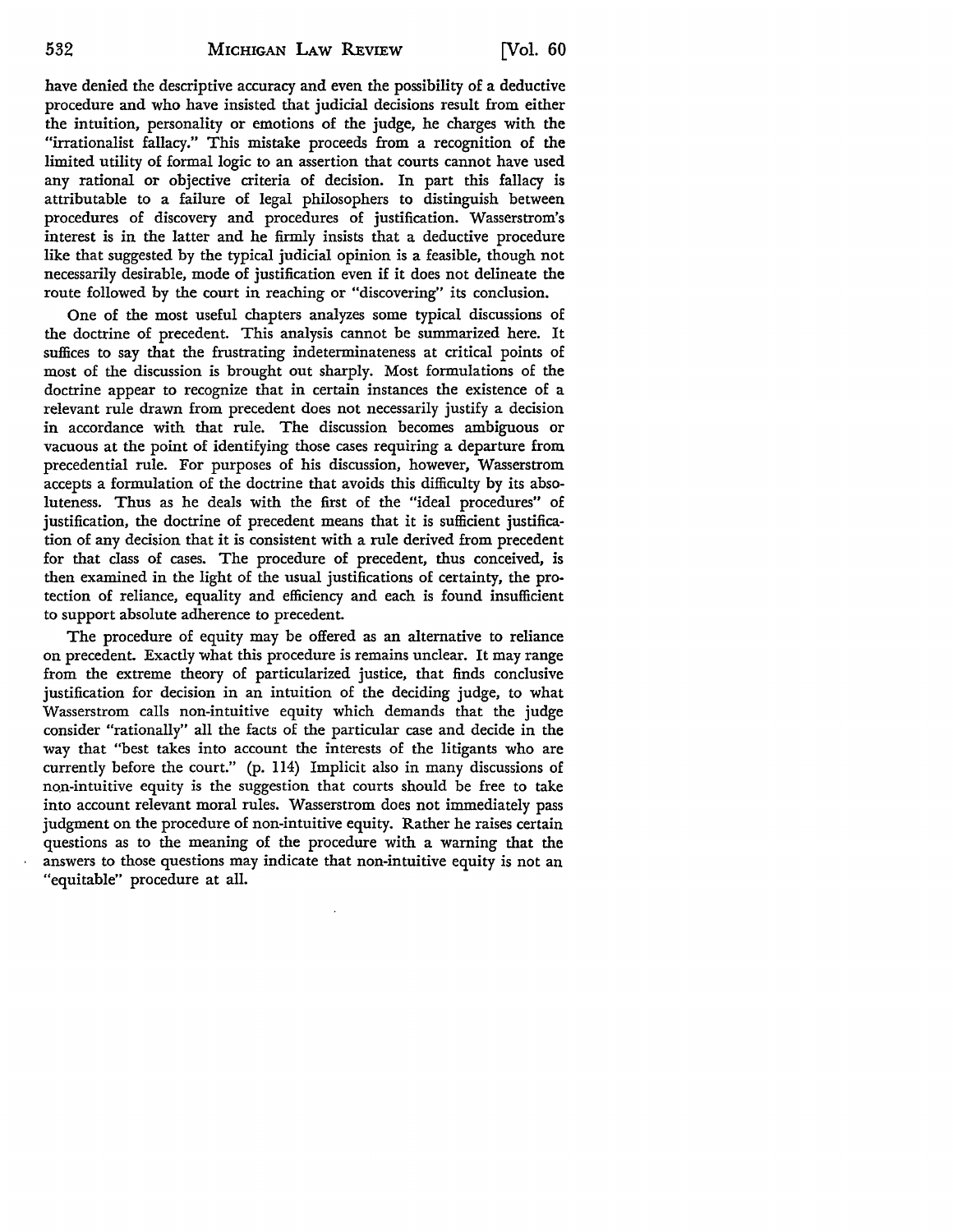#### **1962] RECENT** BOOKS **533**

The third or "two-level" procedure of legal justification is introduced by a summary analysis of extreme and restricted utilitarianism to which moral philosophers in recent years have devoted much attention. Restricted utilitarianism refers the justification of any individual act to a relevant moral rule while the moral rules are themselves evaluated by their capacity to promote happiness or minimize conflict. By contrast, extreme utilitarianism refers the individual act itself directly to the standard of promotion of happiness. While recognizing that there is no necessary theoretical or practical difference between these two approaches if each is used carefully, Wasserstrom insists that restricted utilitarianism has two advantages that justify its existence as a separate doctrine. First, by its reference of the particular decision to rules, restricted utilitarianism better assures the careful consideration of long-term consequences of various decisional possibilities. Extreme utilitarianism, while theoretically competent to take the long view, at least runs the risk of losing it in the immediacy of the problem case. Second, restricted utilitarianism leaves open the possibility of recognizing certain classes of cases in which application of a certain rule free of exceptions and not easily revisable would produce the greatest overall quantum of happiness even though in some statistically determined percentage of cases, not individually identifiable in the present state of human knowledge, it would produce injustice.

Wasserstrom's "two-level" procedure of legal justification is simply the application of restricted utilitarianism to the work of the courts. In any case the judge would determine the existence of a relevant rule from precedent, and the rational relation of the instant case to that rule would form the basis for a satisfactory justification unless it were shown on utilitarian grounds that a different rule would more effectively approach the utilitarian goal. Such a showing would be made, however, by considering not merely the interests of the litigants before the court but also the interests of the broader social group that would be affected by the new rule the court might be urged to formulate. At this point, the basis of Wasserstrom's preference for the "two-level" procedure over the procedure of non-intuitive equity becomes clear. While the latter may be able to accommodate a calculation of relative happiness and unhappiness of the parties immediately before the court, only the former enables the court to take properly into account the long-term effects on persons of the classes represented by the present litigants.

The contribution of the study clearly does not lie in a novel theory of legal justification. In fact, as Wasserstrom expressly recognizes, the "twolevel" procedure he advocates is identical or at least quite similar to the techniques actually employed by the courts. Further, it should be noted that Wasserstrom's normative theory assumes the propriety of judicial modification of established rules when a utilitarian calculation warrants